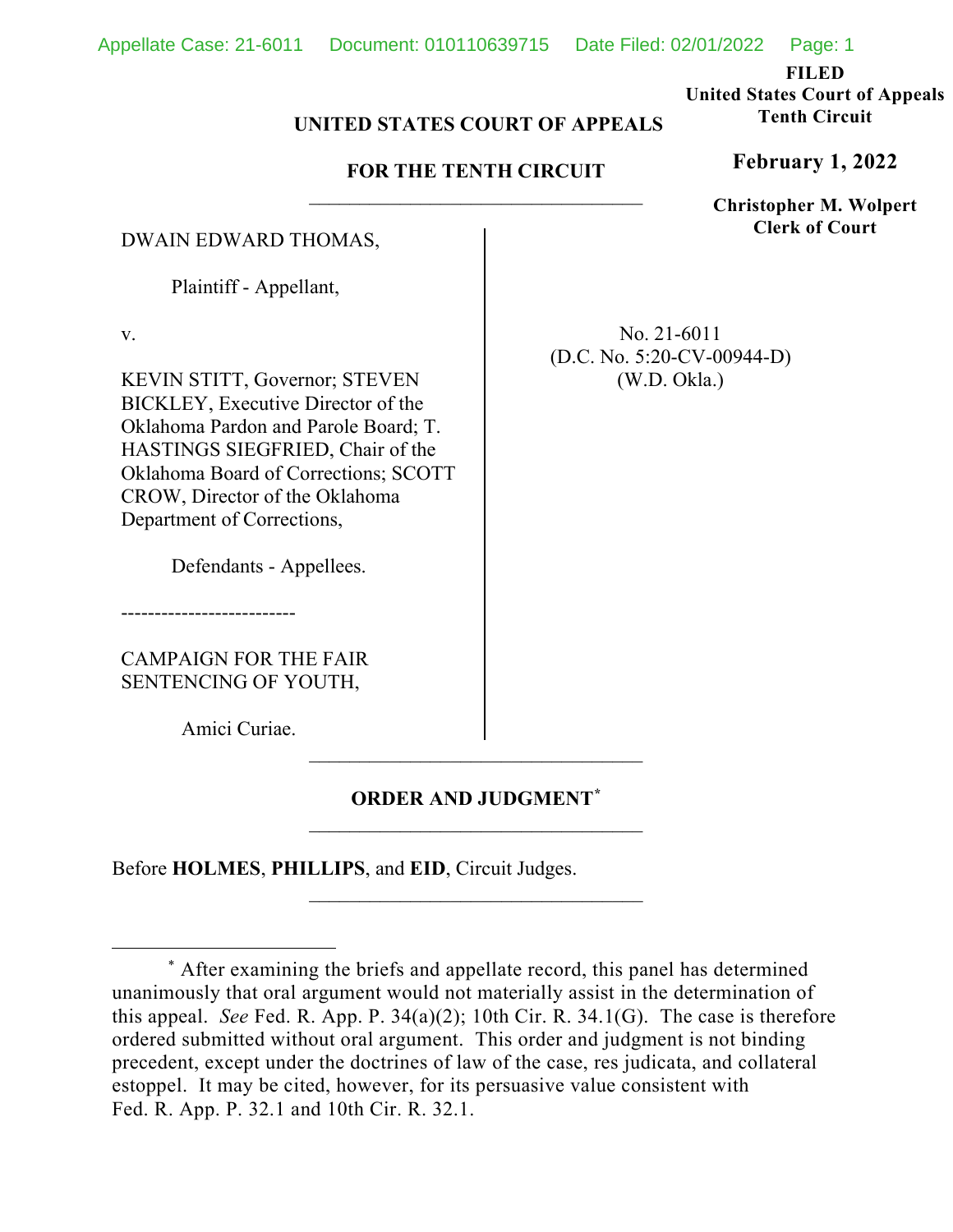Dwain Edward Thomas, an Oklahoma state prisoner, appeals from the district court's order dismissing his 42 U.S.C. § 1983 complaint on screening under 28 U.S.C. § 1915A(a)-(b)(1) for failure to state a claim upon which relief may be granted. Exercising jurisdiction under 28 U.S.C. § 1291, we reverse and remand for further proceedings consistent with this order and judgment.

#### **I. INTRODUCTION**

Mr. Thomas filed suit against the Governor of Oklahoma, the Executive Director of the Oklahoma Pardon and Parole Board (PPB), the Chair of the Oklahoma Board of Corrections, and the Director of the Oklahoma Department of Corrections (DOC) claiming that Okla. Stat. tit. 57, § 332.7—Oklahoma's statute governing parole consideration—is unconstitutional as applied to juvenile homicide offenders sentenced to life. Mr. Thomas alleges that Oklahoma's parole system is unconstitutional under the Eighth Amendment and Article II, § 9 of the Oklahoma Constitution because it fails to provide a meaningful opportunity to obtain release based on demonstrated maturity and rehabilitation as required by the Supreme Court's juvenile-sentencing precedents.

A magistrate judge screened the complaint and issued a report and recommendation to dismiss the complaint for failure to state a claim upon which relief may be granted. *See* § 1915A(a)-(b)(1). Mr. Thomas filed timely objections.

The district court conducted a de novo review, overruled the objections, and adopted the magistrate judge's recommendation. The court found that Mr. Thomas failed to state a claim for relief under the Eighth Amendment and declined to exercise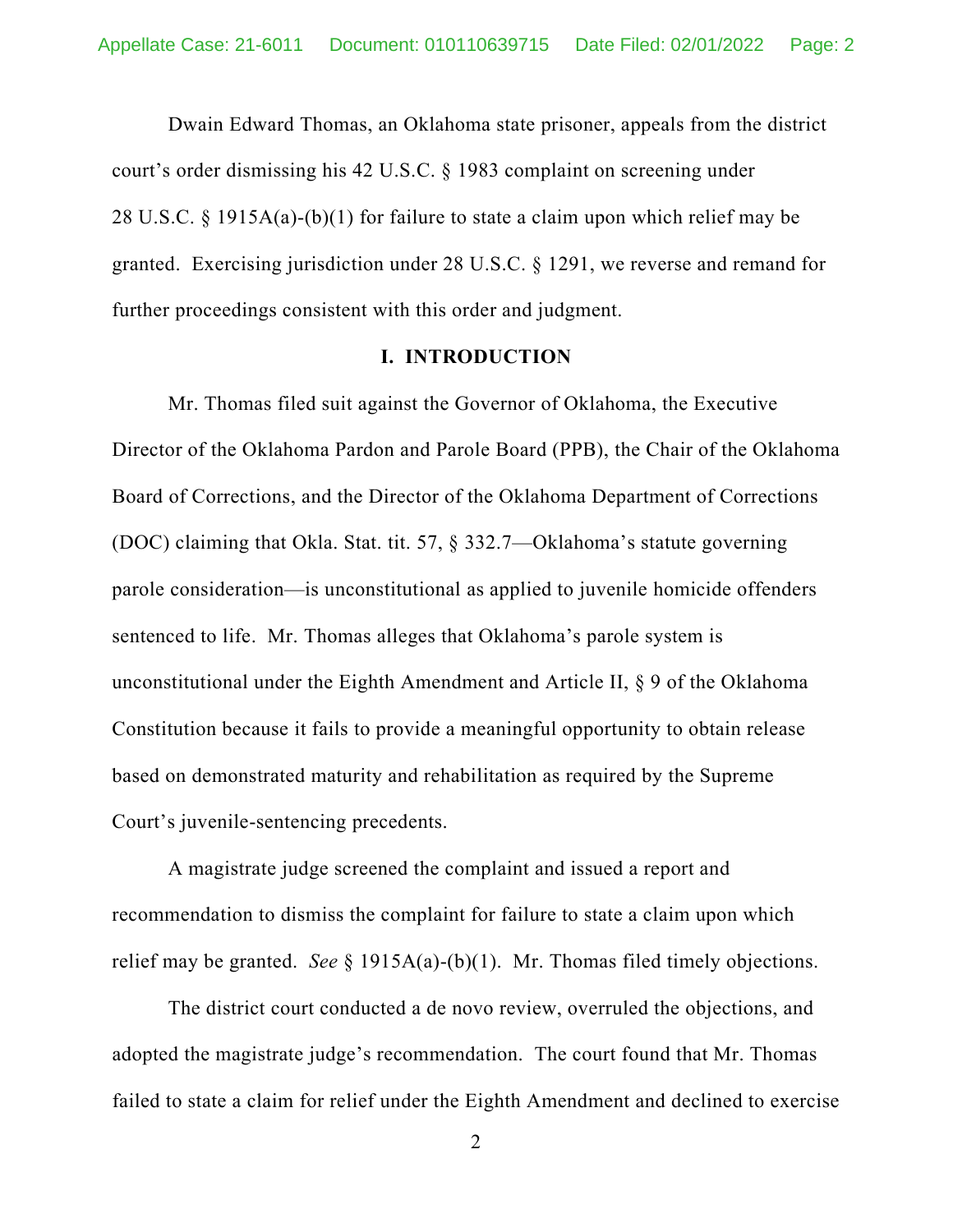supplemental jurisdiction over his claim under the Oklahoma Constitution. Accordingly, the court dismissed the complaint. Mr. Thomas appeals.

### **II. MR. THOMAS'S COMPLAINT**

In 1997, when he was 15 years old, Mr. Thomas pled guilty to three homicide offenses—one count of first-degree murder and two counts of murder. Under the sentencing scheme applicable at the time, the court was required to impose mandatory life sentences. As such, Mr. Thomas was sentenced without any individualized decision that considered his youth or other attendant characteristics. Mr. Thomas was eligible for parole consideration after serving fifteen years of each sentence.

Mr. Thomas alleges that throughout more than two decades in prison, he has consistently demonstrated good behavior. He has received "Excellent" or "Outstanding" ratings in all aspects of the "current patterns of behavior" section of his periodic "Adjustment Review" from the Department of Corrections (DOC). Aplt. App. at 39 (internal quotation marks omitted). Moreover, since at least 2003, Mr. Thomas has maintained "Level IV" privilege status—the highest level an inmate may achieve under relevant operations procedures. *Id.* at 7. He works as a technician for the facility maintenance department—a position he has held for more than eighteen years—and has also achieved several certifications. In summary, Mr. Thomas maintains that he has been a model prisoner.

Mr. Thomas has been considered for and denied parole on four occasions. On each occasion, his parole investigators have given favorable recommendations to the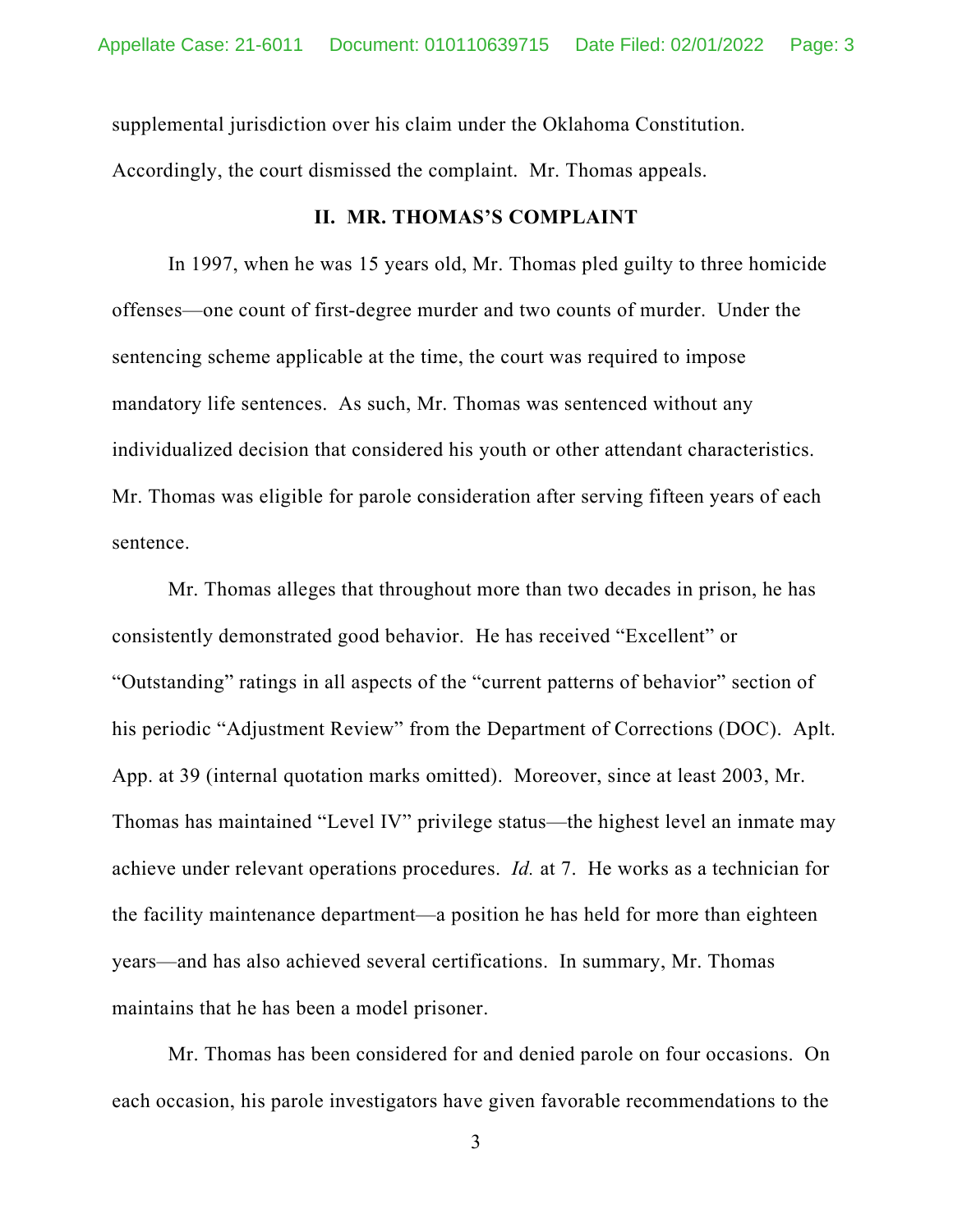PPB based on his demonstrated good behavior. Moreover, "DOC classification counselors assessing [his] readiness for parole have [repeatedly] noted his 'excellent' record and observed that the only issue hindering his release is the State's parole system." *Id*. at 38. Mr. Thomas further maintains that "[n]othing in [his] record suggests, nor was any finding ever made, that his crime reflected that he was among the rarest juveniles whose crime reflects permanent incorrigibility." *Id*. at 37 (brackets and internal quotation marks omitted).

Despite his excellent record, Mr. Thomas has never progressed past the first stage of parole review. To the best of his knowledge, the PPB has refused to recommend him for parole solely due to the "aggravating factors associated with the original crime." *Id*. at 13, 26, 36 (internal quotation marks omitted).

Turning to Oklahoma's parole system, Mr. Thomas states that PPB regulations establish only the timing of parole review and a two-stage review process. "The first stage is a 'jacket review,'" when the PPB votes on whether to pass the offender to stage two. *Id.* at 28. At stage two, the PPB votes to determine whether to recommend parole.

According to Mr. Thomas, these threadbare regulations make no distinctions or accommodations for individuals who committed crimes as juveniles. And to make matters worse, Mr. Thomas alleges "PPB's practices penalize [juvenile offenders] by relying on risk assessment tools that assess the individual as if frozen in time upon their arrival," and, as such, do not consider their "maturation over time, accomplishments, or institutional record[s]." *Id*. at 29. Further, there are no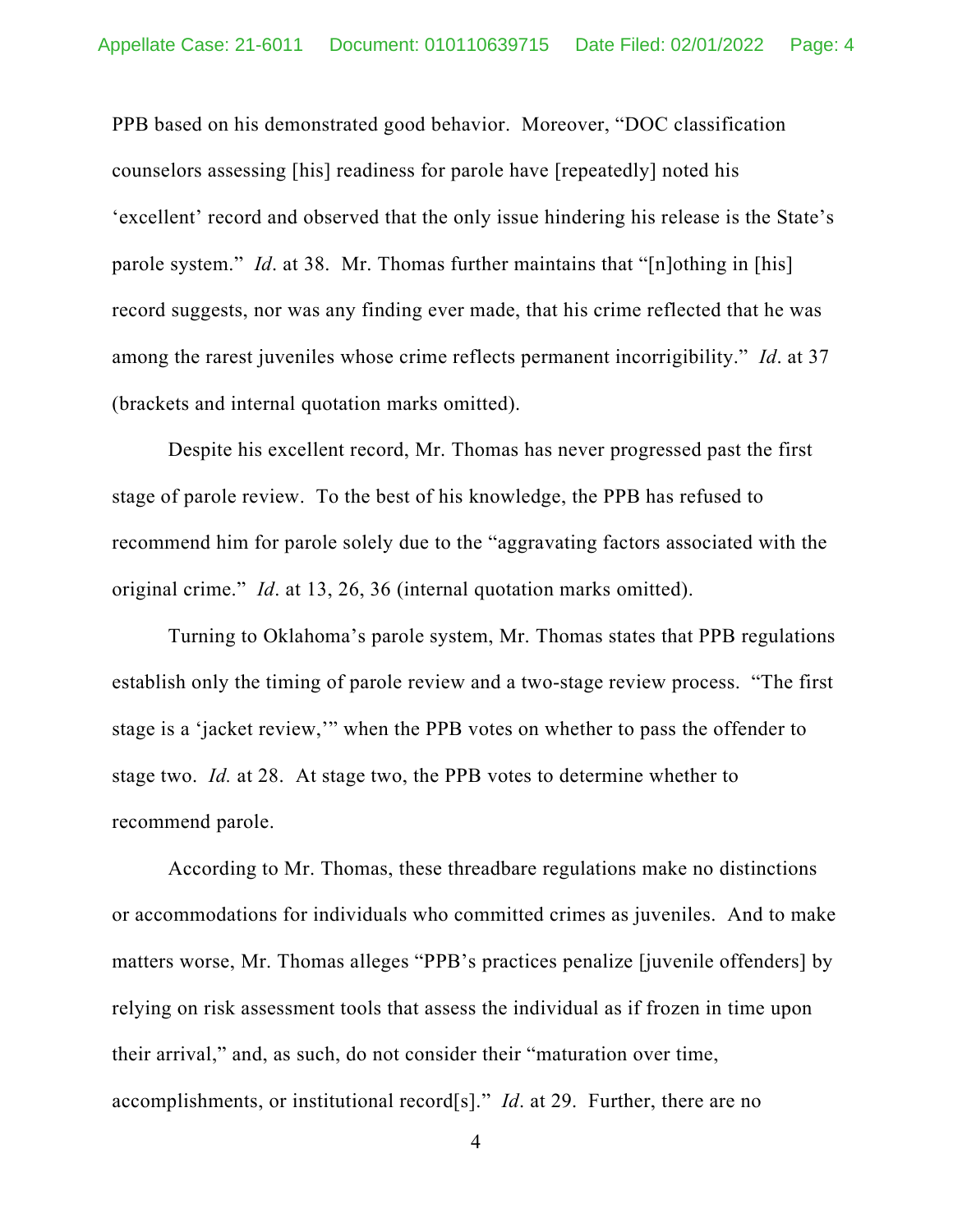evidentiary rules, no right to obtain expert assistance or testimony, no crossexamination, no compulsory process, no assistance of counsel, no right to challenge the accuracy of any information in the PPB's file, and no right to an explanation.

Mr. Thomas alleges that the authority to grant parole to any person convicted of a violent crime, rests exclusively with the Governor. Although the law contemplates that the Governor's parole power may be constrained, according to Mr. Thomas, no constraints or enforceable standards have ever been adopted. This means the Governor can reject the PPB's recommendation for any reason, without any explanation or opportunity for review.

### **III. LEGAL FRAMEWORK**

Mr. Thomas's claims are based on a series of Supreme Court cases beginning with *Roper v. Simmons*, 543 U.S. 551 (2005), followed by *Graham v. Florida*, 560 U.S. 48 (2010), continuing in *Miller v. Alabama*, 567 U.S. 460 (2012) and *Montgomery v. Louisiana*, 577 U.S. 190 (2016), and addressed most recently in *Jones v. Mississippi*, 141 S. Ct. 1307 (2021). Collectively, these cases frame the contours of the Eighth Amendment as applied to the sentencing of juvenile offenders.

*Roper* held that the Eighth Amendment prohibits sentencing juvenile offenders to death. *See* 543 U.S. at 568. Building on *Roper*, which recognized the lesser culpability of juveniles and their capacity for change, *Graham* held that the Eighth Amendment categorically bars sentencing juvenile offenders to life without parole for non-homicide offenses. *See* 560 U.S. at 74.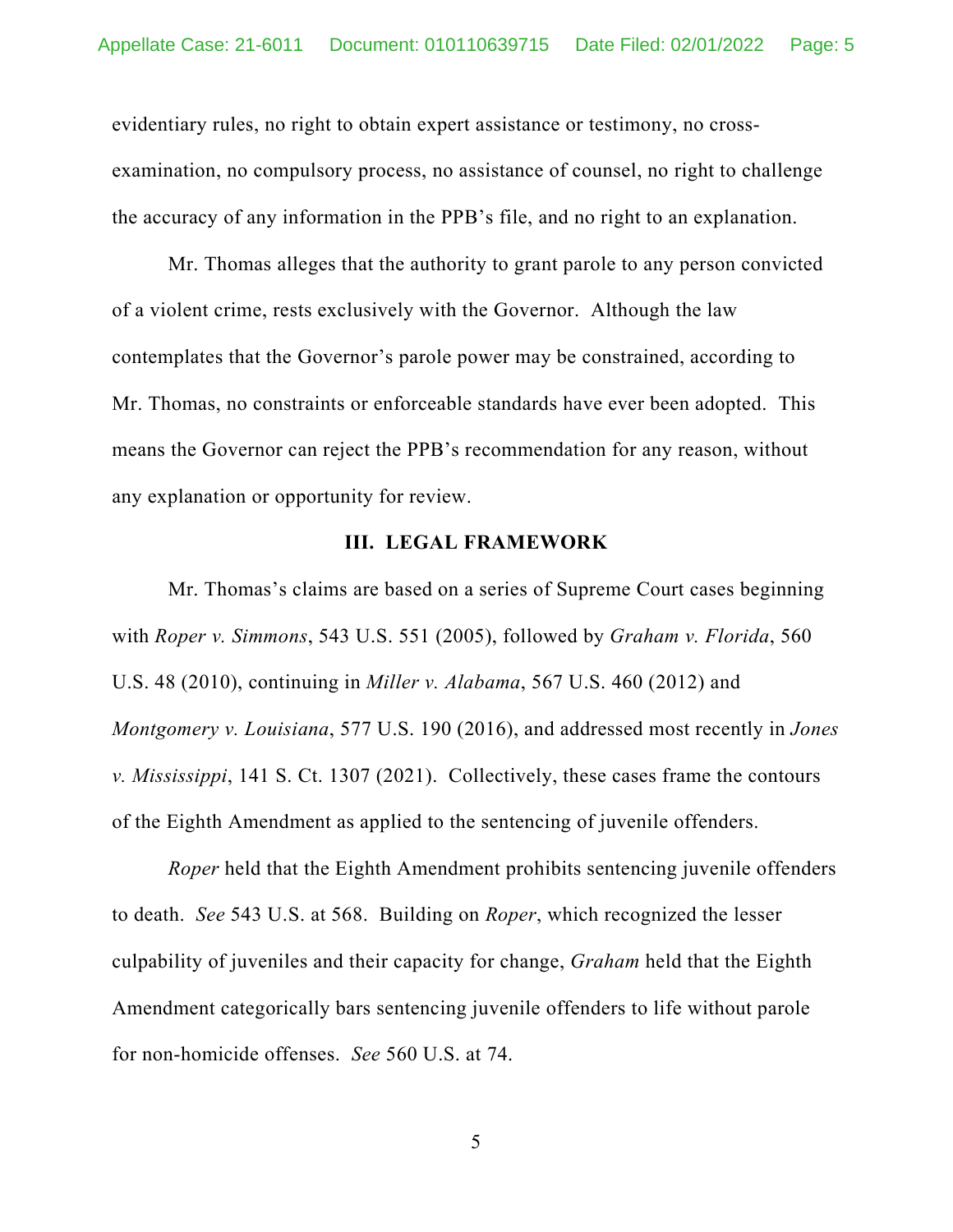In *Miller*, the Court extended its reasoning in *Graham* to hold that the Eighth Amendment prohibits imposing a mandatory sentence of life without parole on a juvenile homicide offender. *See* 567 U.S. at 479. Based on its recognition that a lifetime in prison is a disproportionate sentence for all but those juveniles whose crimes reflect "irreparable corruption," *id*. at 479-80, the Court held that that "mandatory penalty schemes" that "remov[e] youth from the balance" and "prevent the sentencer from taking account of these central considerations," are unconstitutional, *id*. at 474. While this does not mean that "'[a] State is . . . required to guarantee eventual freedom,' [it] must provide 'some meaningful opportunity to obtain release based on demonstrated maturity and rehabilitation.'" *Id*. at 479 (quoting *Graham*, 560 U.S. at 75).

In *Montgomery*, the Court gave retroactive effect to *Miller's* rule that "life without parole [is] an unconstitutional penalty for a class of defendants because of their status—that is, juvenile offenders whose crimes reflect the transient immaturity of youth." 577 U.S. at 208. When the State has imposed a mandatory sentence of life without parole on a homicide juvenile offender, it can cure that violation in one of two ways: (1) the State can conduct an individualized sentencing proceeding and resentence the offender to life without parole if it follows a process that considers youth and its attendant characteristics<sup>[1](#page-5-0)</sup> or (2) the State can allow juvenile homicide

<span id="page-5-0"></span><sup>1</sup> *See Jones v. Mississippi*, 141 S. Ct. 1307, 1311 (2021) (holding that before sentencing a juvenile homicide offender to life without parole, a sentencer must "consider an offender's youth and attendant characteristics," but need not make a specific finding regarding incorrigibility)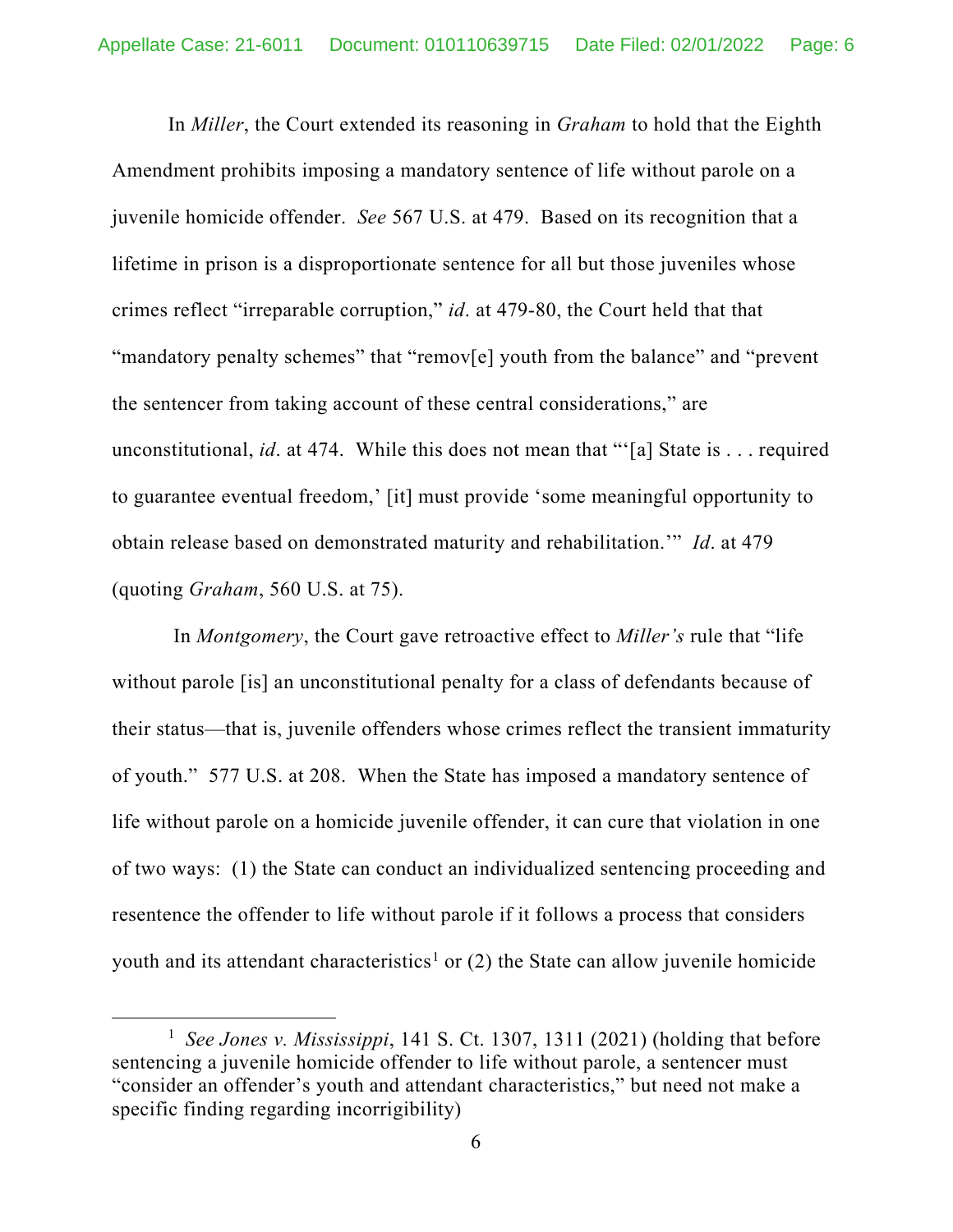offenders to be considered for parole. *See id*. at 212. "Allowing those offenders to be considered for parole ensures that juveniles whose crimes reflected only transient immaturity—and those who have since matured—will not be forced to serve a disproportionate sentence in violation of the Eighth Amendment." *Id*. "Those prisoners who have shown an inability to reform will continue to serve life sentences," while "[t]he opportunity for release will be afforded to those who demonstrate the truth of *Miller*'s central intuition—that children who commit even heinous crimes are capable of change." *Id*.

Relying on these precedents, Mr. Thomas maintains that it is not enough for Oklahoma to impose a life sentence that makes him eligible for parole; instead, the State must operate a system that provides what the Eighth Amendment requires—a meaningful opportunity to obtain release based on demonstrated maturity and rehabilitation. He further alleges that Oklahoma's ad hoc system of executive clemency falls woefully short.

#### **IV. STANDARD OF REVIEW**

"Dismissal for failure to state a claim is a legal question we review de novo." *Young v. Davis*, 554 F.3d 1254, 1256 (10th Cir. 2009). Our review is "for plausibility; that is, whether the complaint includes enough [well-pleaded] facts to state a claim to relief that is plausible on its face." *Id.* (internal quotation marks omitted); *see also Ashcroft v. Iqbal*, 556 U.S. 662, 679 (2009) ("When there are wellpleaded factual allegations, a court should assume their veracity and then determine whether they plausibly give rise to an entitlement to relief.").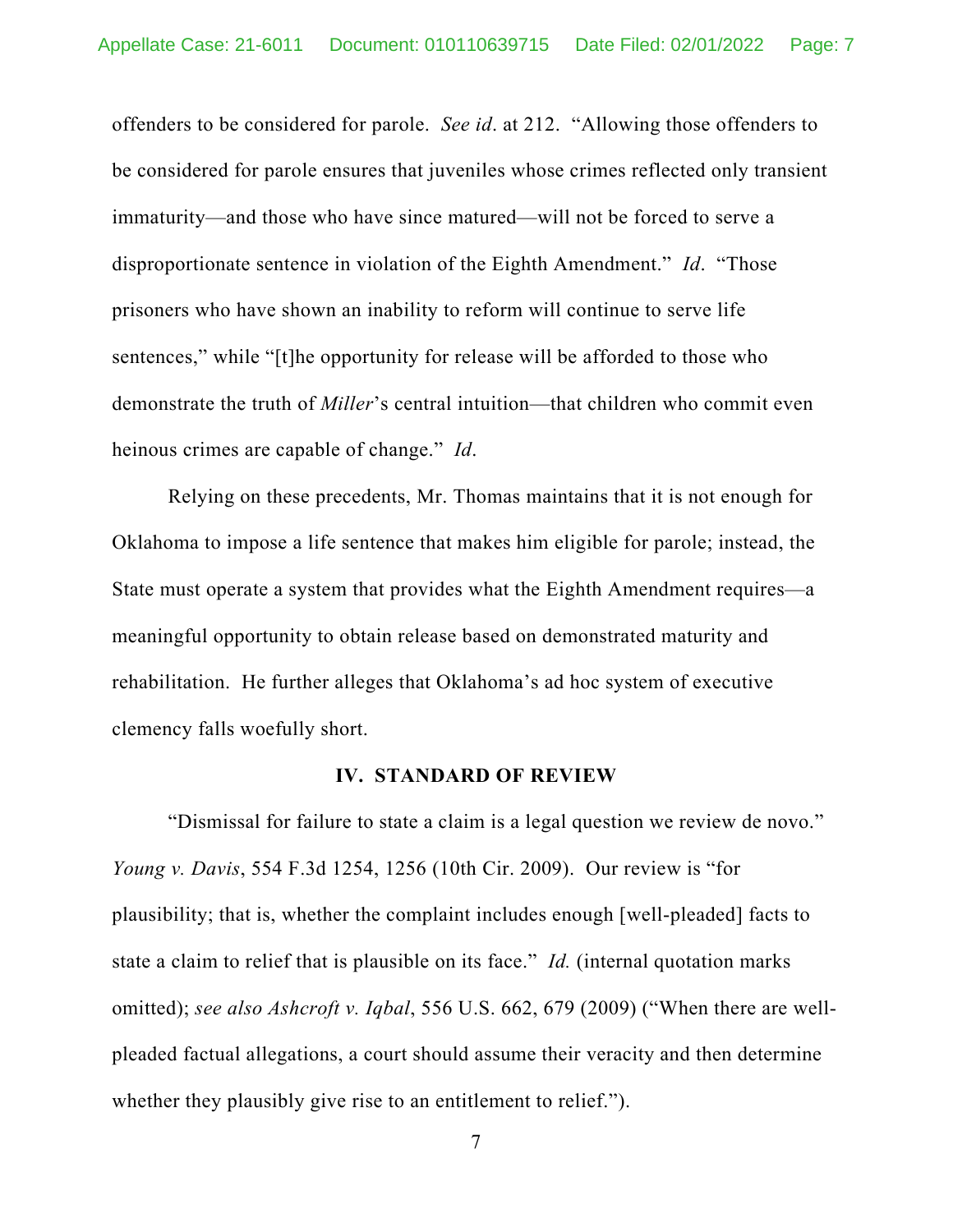A claim is facially plausible "when the plaintiff pleads factual content that allows the court to draw the reasonable inference that the defendant is liable for the misconduct alleged." *Iqbal*, 556 U.S. at 678. "The plausibility standard is not akin to a probability requirement, but it asks for more than a sheer possibility that a defendant has acted unlawfully." *Id.* (internal quotation marks omitted).

#### **V. ANALYSIS**

The district court determined that Mr. Thomas's complaint failed to state a claim for relief under the Eighth Amendment claim for three reasons. First, the court found "*Graham*'s holding" that "juvenile nonhomicide offenders must be afforded some meaningful opportunity to obtain release based on demonstrated maturity and rehabilitation" applies only "to offenders convicted of non-homicide offenses." Aplt. App. at 110 (internal quotation marks omitted). The court thus concluded that "to the extent *Graham*" requires a state parole system to provide a meaningful opportunity to obtain release, "th[at] requirement[] do[es] not extend to juvenile homicide offenders such as [Mr. Thomas]." *Id.* But as the Supreme Court explained in *Miller*, "*Graham*'s reasoning implicates any life-without-parole sentence imposed on a juvenile, even as its categorical bar [against life sentences without parole] relates only to nonhomicide offenses." 567 U.S. at 473.

Second, the district court found that although "*Miller* . . . prohibits mandatory life-without-parole sentences for juvenile offenders" and "*Montgomery* . . . provided that a *Miller* violation could be remedied by permitting juvenile homicide offenders to be considered for parole," neither case "expanded existing parole procedures for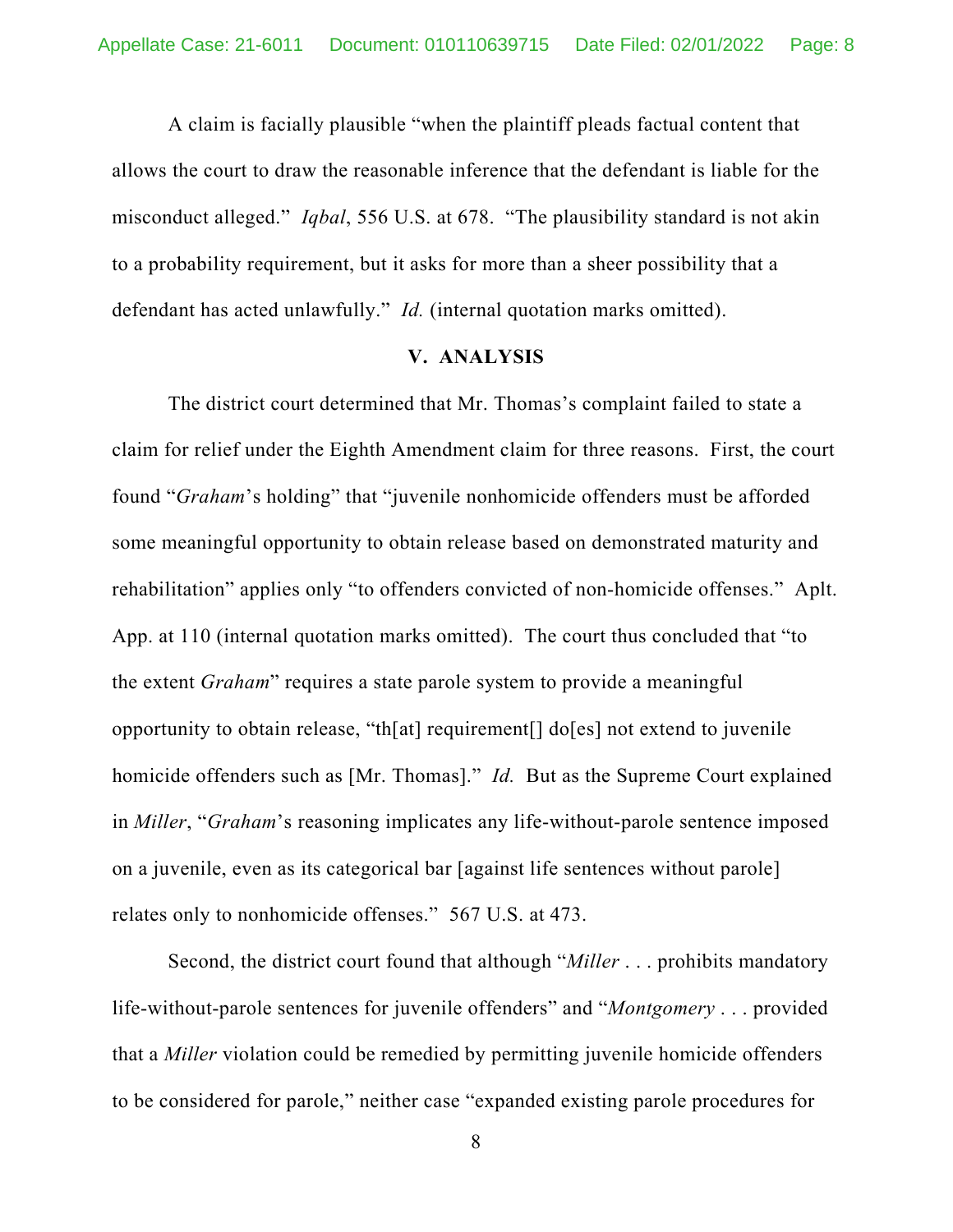persons convicted as juveniles." Aplt. App. at 110-11. But the Supreme Court has not specifically addressed Mr. Thomas's argument—whether the Eighth Amendment requires the State to operate a parole system that affords a meaningful opportunity to obtain release based on demonstrated maturity and rehabilitation, or whether simply making a juvenile lifer eligible for parole is enough. Also, a fair reading of the cases does not foreclose Mr. Thomas's claims.

Last, the district court found that "while *Miller*'s holding included a procedural component in that it requires a sentencer to consider a juvenile offender's youth and attendant characteristics before determining that life without parole is a proportionate sentence, that procedure was not violated here because [Mr. Thomas] was not sentenced to life without parole." *Id.* at 111 (internal quotation marks omitted). Or as Mr. Thomas frames the order:

[T]he district court held that as long as a state on paper offers a purported "parole" system for juvenile homicide offenders, that state has satisfied its constitutional obligations even if that system operates as a wholly arbitrary system of *ad hoc* executive clemency that provides no meaningful opportunity to obtain release based on demonstrated maturity and rehabilitation.

Aplt. Opening Br. at 24.

Regardless of how the district court's order is framed, it purports to address complex issues of first impression without an opportunity for the parties to develop the facts and their legal arguments. Our careful review of Mr. Thomas's complaint and his arguments on appeal convinces us that he has stated plausible claims for